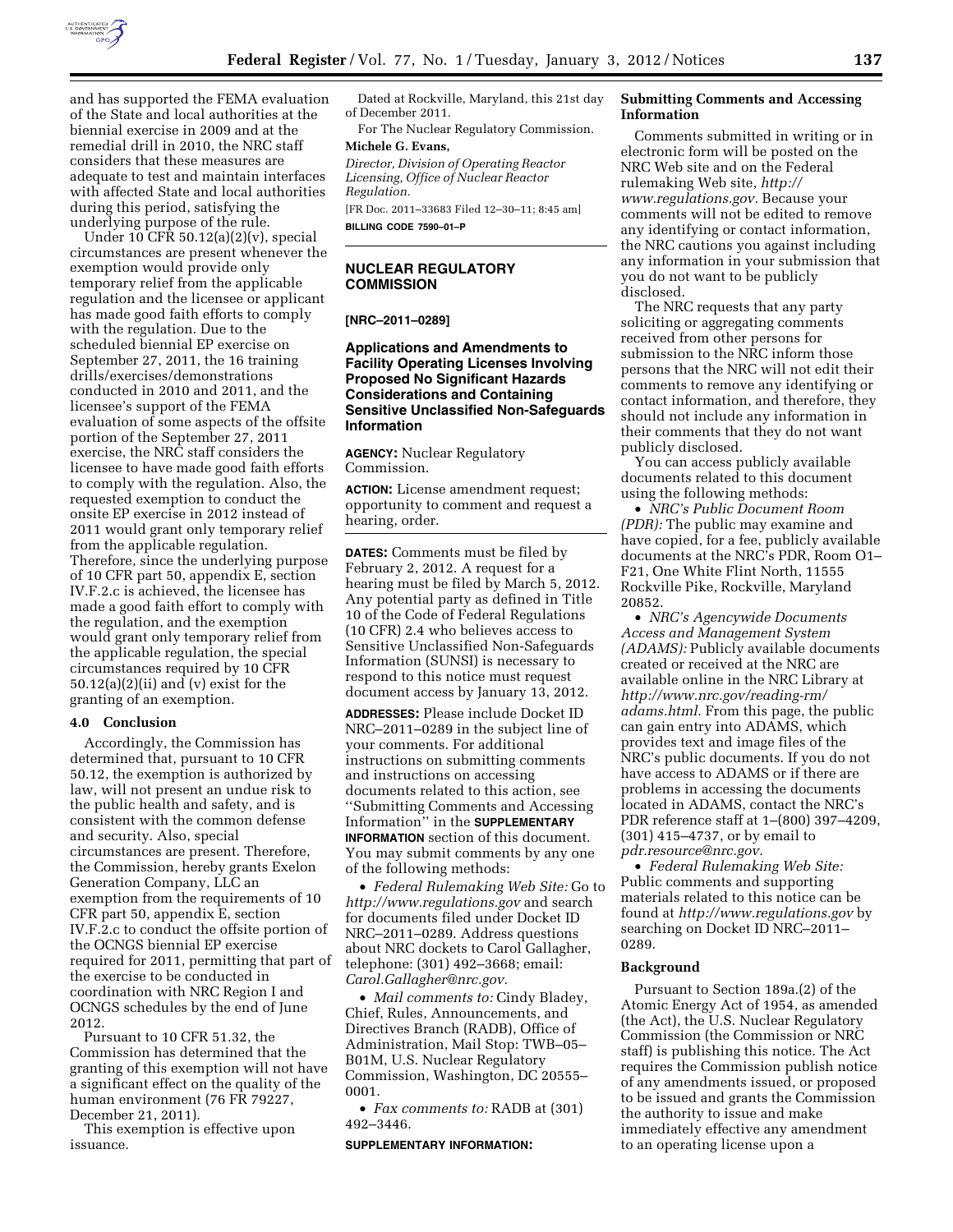determination by the Commission that such amendment involves no significant hazards consideration, notwithstanding the pendency before the Commission of a request for a hearing from any person.

This notice includes notices of amendments containing SUNSI.

### **Notice of Consideration of Issuance of Amendments to Facility Operating Licenses, Proposed No Significant Hazards Consideration Determination, and Opportunity for a Hearing**

The Commission has made a proposed determination that the following amendment requests involve no significant hazards consideration. Under the Commission's regulations in 10 CFR 50.92, this means that operation of the facility in accordance with the proposed amendment would not (1) involve a significant increase in the probability or consequences of an accident previously evaluated; (2) create the possibility of a new or different kind of accident from any accident previously evaluated; or (3) involve a significant reduction in a margin of safety. The basis for this proposed determination for each amendment request is shown below.

The Commission is seeking public comments on this proposed determination. Any comments received within 30 days after the date of publication of this notice will be considered in making any final determination.

Normally, the Commission will not issue the amendment until the expiration of 60 days after the date of publication of this notice. The Commission may issue the license amendment before expiration of the 60 day period provided that its final determination is that the amendment involves no significant hazards consideration. In addition, the Commission may issue the amendment prior to the expiration of the 30-day comment period should circumstances change during the 30-day comment period such that failure to act in a timely way would result, for example in derating or shutdown of the facility. Should the Commission take action prior to the expiration of either the comment period or the notice period, it will publish in the **Federal Register** a notice of issuance. Should the Commission make a final No Significant Hazards Consideration Determination, any hearing will take place after issuance. The Commission expects that the need to take this action will occur very infrequently.

Within 60 days after the date of publication of this notice, any person(s) whose interest may be affected by this

action may file a request for a hearing and a petition to intervene with respect to issuance of the amendment to the subject facility operating license. Requests for a hearing and a petition for leave to intervene shall be filed in accordance with the Commission's ''Rules of Practice for Domestic Licensing Proceedings'' in 10 CFR Part 2. Interested person(s) should consult a current copy of 10 CFR 2.309, which is available at the NRC's PDR, located at One White Flint North, Room O1–F21, 11555 Rockville Pike (first floor), Rockville, Maryland 20852. The NRC regulations are accessible electronically from the NRC Library on the NRC Web site at *[http://www.nrc.gov/reading-rm/](http://www.nrc.gov/reading-rm/doc-collections/cfr/) [doc-collections/cfr/.](http://www.nrc.gov/reading-rm/doc-collections/cfr/)* If a request for a hearing or petition for leave to intervene is filed within 60 days, the Commission or a presiding officer designated by the Commission or by the Chief Administrative Judge of the Atomic Safety and Licensing Board Panel, will rule on the request and/or petition; and the Secretary or the Chief Administrative Judge of the Atomic Safety and Licensing Board will issue a notice of a hearing or an appropriate order.

As required by 10 CFR 2.309, a petition for leave to intervene shall set forth with particularity the interest of the petitioner in the proceeding, and how that interest may be affected by the results of the proceeding. The petition should specifically explain the reasons why intervention should be permitted with particular reference to the following general requirements: (1) The name, address, and telephone number of the requestor or petitioner; (2) the nature of the requestor's/petitioner's right under the Act to be made a party to the proceeding; (3) the nature and extent of the requestor's/petitioner's property, financial, or other interest in the proceeding; and (4) the possible effect of any decision or order which may be entered in the proceeding on the requestor's/petitioner's interest. The petition must also set forth the specific contentions which the requestor/ petitioner seeks to have litigated at the proceeding.

Each contention must consist of a specific statement of the issue of law or fact to be raised or controverted. In addition, the requestor/petitioner shall provide a brief explanation of the bases for the contention and a concise statement of the alleged facts or expert opinion which support the contention and on which the requestor/petitioner intends to rely in proving the contention at the hearing. The requestor/petitioner must also provide references to those specific sources and documents of

which the petitioner is aware and on which the requestor/petitioner intends to rely to establish those facts or expert opinion. The petition must include sufficient information to show that a genuine dispute exists with the applicant on a material issue of law or fact. Contentions shall be limited to matters within the scope of the amendment under consideration. The contention must be one which, if proven, would entitle the requestor/ petitioner to relief. A requestor/ petitioner who fails to satisfy these requirements with respect to at least one contention will not be permitted to participate as a party.

Those permitted to intervene become parties to the proceeding, subject to any limitations in the order granting leave to intervene, and have the opportunity to participate fully in the conduct of the hearing.

If a hearing is requested, and the Commission has not made a final determination on the issue of no significant hazards consideration, the Commission will make a final determination on the issue of no significant hazards consideration. The final determination will serve to decide when the hearing is held. If the final determination is that the amendment request involves no significant hazards consideration, the Commission may issue the amendment and make it immediately effective, notwithstanding the request for a hearing. Any hearing held would take place after issuance of the amendment. If the final determination is that the amendment request involves a significant hazards consideration, then any hearing held would take place before the issuance of any amendment.

All documents filed in the NRC adjudicatory proceedings, including a request for hearing, a petition for leave to intervene, any motion or other document filed in the proceeding prior to the submission of a request for hearing or petition to intervene, and documents filed by interested governmental entities participating under 10 CFR 2.315(c), must be filed in accordance with the NRC E-Filing rule (72 FR 49139, August 28, 2007). The E-Filing process requires participants to submit and serve all adjudicatory documents over the internet, or in some cases to mail copies on electronic storage media. Participants may not submit paper copies of their filings unless they seek an exemption in accordance with the procedures described below.

To comply with the procedural requirements of E-Filing, at least 10 days prior to the filing deadline, the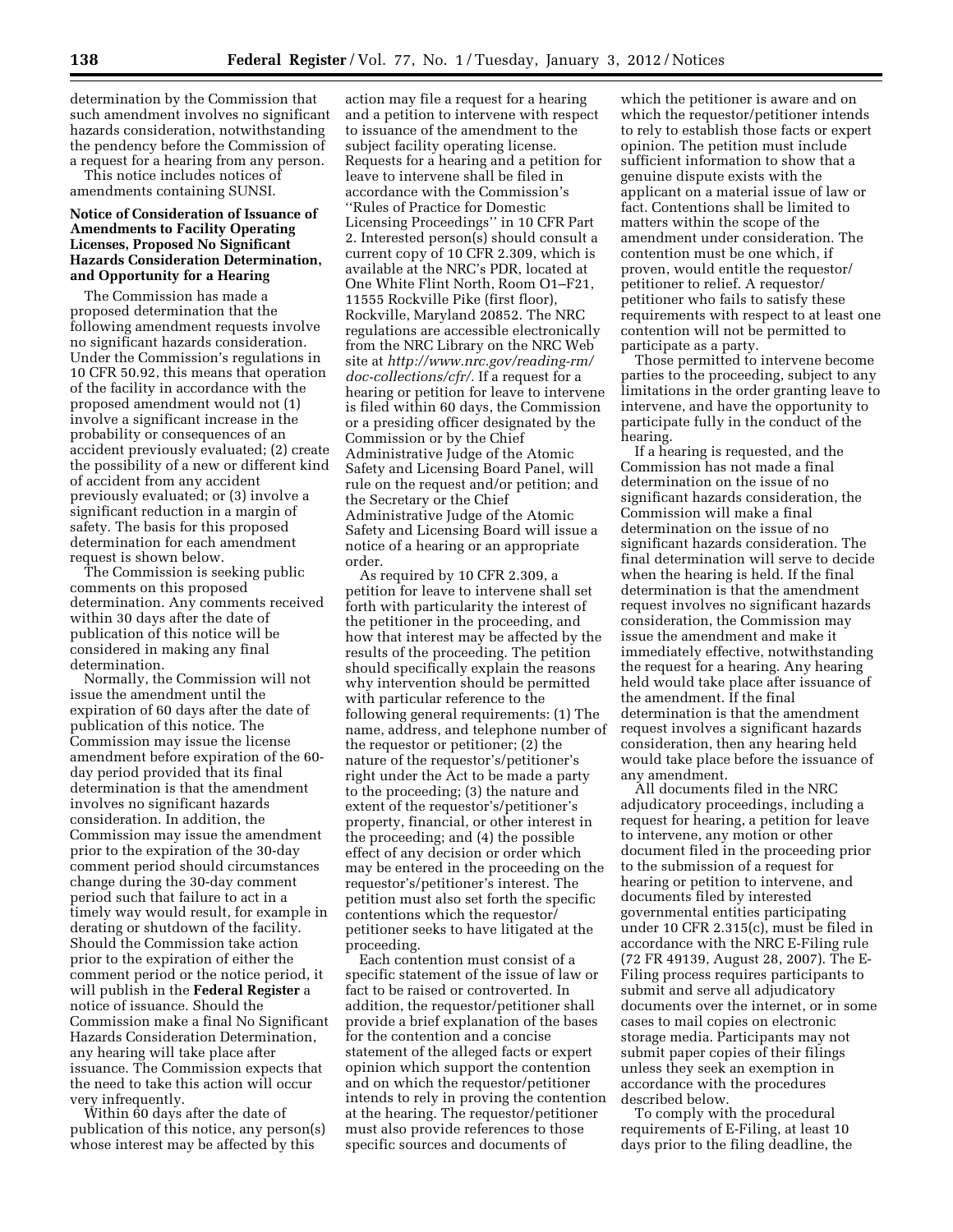participant should contact the Office of the Secretary by email at *[hearing.docket@nrc.gov,](mailto:hearing.docket@nrc.gov)* or by telephone at (301) 415–1677, to request (1) a digital identification (ID) certificate, which allows the participant (or its counsel or representative) to digitally sign documents and access the E-Submittal server for any proceeding in which it is participating; and (2) advise the Secretary that the participant will be submitting a request or petition for hearing (even in instances in which the participant, or its counsel or representative, already holds an NRCissued digital ID certificate). Based upon this information, the Secretary will establish an electronic docket for the hearing in this proceeding if the Secretary has not already established an electronic docket.

Information about applying for a digital ID certificate is available on the NRC's public Web site at *[http://](http://www.nrc.gov/site-help/e-submittals/apply-certificates.html) [www.nrc.gov/site-help/e-submittals/](http://www.nrc.gov/site-help/e-submittals/apply-certificates.html)  [apply-certificates.html.](http://www.nrc.gov/site-help/e-submittals/apply-certificates.html)* System requirements for accessing the E-Submittal server are detailed in the NRC's ''Guidance for Electronic Submission,'' which is available on the agency's public Web site at *[http://](http://www.nrc.gov/site-help/e-submittals.html)  [www.nrc.gov/site-help/e](http://www.nrc.gov/site-help/e-submittals.html)[submittals.html.](http://www.nrc.gov/site-help/e-submittals.html)* Participants may attempt to use other software not listed on the Web site, but should note that the NRC's E-Filing system does not support unlisted software, and the NRC Meta System Help Desk will not be able to offer assistance in using unlisted software.

If a participant is electronically submitting a document to the NRC in accordance with the E-Filing rule, the participant must file the document using the NRC's online, Web-based submission form. In order to serve documents through the Electronic Information Exchange System, users will be required to install a Web browser plug-in from the NRC Web site. Further information on the Web-based submission form, including the installation of the Web browser plug-in, is available on the NRC's public Web site at *[http://www.nrc.gov/site-help/e](http://www.nrc.gov/site-help/e-submittals.html)[submittals.html.](http://www.nrc.gov/site-help/e-submittals.html)* 

Once a participant has obtained a digital ID certificate and a docket has been created, the participant can then submit a request for hearing or petition for leave to intervene. Submissions should be in Portable Document Format (PDF) in accordance with the NRC guidance available on the NRC public Web site at *[http://www.nrc.gov/site](http://www.nrc.gov/site-help/e-submittals.html)[help/e-submittals.html.](http://www.nrc.gov/site-help/e-submittals.html)* A filing is considered complete at the time the documents are submitted through the NRC's E-Filing system. To be timely, an

electronic filing must be submitted to the E-Filing system no later than 11:59 p.m. Eastern Time on the due date. Upon receipt of a transmission, the E-Filing system time-stamps the document and sends the submitter an email notice confirming receipt of the document. The E-Filing system also distributes an email notice that provides access to the document to the NRC Office of the General Counsel and any others who have advised the Office of the Secretary that they wish to participate in the proceeding, so that the filer need not serve the documents on those participants separately. Therefore, applicants and other participants (or their counsel or representative) must apply for and receive a digital ID certificate before a hearing request/ petition to intervene is filed so that they can obtain access to the document via the E-Filing system.

A person filing electronically using the agency's adjudicatory E-Filing system may seek assistance by contacting the NRC Meta System Help Desk through the ''Contact Us'' link located on the NRC Web site at *[http://](http://www.nrc.gov/site-help/e-submittals.html)  [www.nrc.gov/site-help/e](http://www.nrc.gov/site-help/e-submittals.html)[submittals.html,](http://www.nrc.gov/site-help/e-submittals.html)* by email at *[MSHD.Resource@nrc.gov,](mailto:MSHD.Resource@nrc.gov)* or by a tollfree call at 1–(866) 672–7640. The NRC Meta System Help Desk is available between 8 a.m. and 8 p.m., Eastern Time, Monday through Friday, excluding government holidays.

Participants who believe that they have a good cause for not submitting documents electronically must file an exemption request, in accordance with 10 CFR 2.302(g), with their initial paper filing requesting authorization to continue to submit documents in paper format. Such filings must be submitted by: (1) First class mail addressed to the Office of the Secretary of the Commission, U.S. Nuclear Regulatory Commission, Washington, DC 20555– 0001, Attention: Rulemaking and Adjudications Staff; or (2) courier, express mail, or expedited delivery service to the Office of the Secretary, Sixteenth Floor, One White Flint North, 11555 Rockville Pike, Rockville, Maryland 20852, Attention: Rulemaking and Adjudications Staff. Participants filing a document in this manner are responsible for serving the document on all other participants. Filing is considered complete by first-class mail as of the time of deposit in the mail, or by courier, express mail, or expedited delivery service upon depositing the document with the provider of the service. A presiding officer, having granted an exemption request from using E-Filing, may require a participant or party to use E-Filing if the presiding

officer subsequently determines that the reason for granting the exemption from use of E-Filing no longer exists.

Documents submitted in adjudicatory proceedings will appear in the NRC's electronic hearing docket which is available to the public at *[http://](http://ehd1.nrc.gov/EHD/)  [ehd1.nrc.gov/EHD/](http://ehd1.nrc.gov/EHD/)*, unless excluded pursuant to an order of the Commission, or the presiding officer. Participants are requested not to include personal privacy information, such as social security numbers, home addresses, or home phone numbers in their filings, unless an NRC regulation or other law requires submission of such information. With respect to copyrighted works, except for limited excerpts that serve the purpose of the adjudicatory filings and would constitute a Fair Use application, participants are requested not to include copyrighted materials in their submission.

Petitions for leave to intervene must be filed no later than 60 days from the date of publication of this notice. Nontimely filings will not be entertained absent a determination by the presiding officer that the petition or request should be granted or the contentions should be admitted, based on a balancing of the factors specified in 10  $CFR 2.309(c)(1)(i)–(viii).$ 

For further details with respect to this amendment action, see the application for amendment which is available for public inspection at the NRC's PDR, located at One White Flint North, Room O1–F21, 11555 Rockville Pike (first floor), Rockville, Maryland 20852. Publicly available documents created or received at the NRC are accessible electronically through ADAMS in the NRC Library at *[http://www.nrc.gov/](http://www.nrc.gov/reading-rm/adams.html) [reading-rm/adams.html.](http://www.nrc.gov/reading-rm/adams.html)* If you do not have access to ADAMS or if there are problems in accessing the documents located in ADAMS, contact the PDR Reference staff at 1–(800) 397–4209, (301) 415–4737, or by email to *[pdr.resource@nrc.gov.](mailto:pdr.resource@nrc.gov)* 

# *Exelon Generation Company, LLC, Docket No. 50–373, LaSalle County Station (LSCS), Unit 1, LaSalle County, Illinois*

*Date of amendment request:* October 12, 2011.

*Description of amendment request:*  This amendment request contains sensitive unclassified non-safeguards information (SUNSI). The proposed amendment would revise Technical Specifications (TS) Section 2.1.1, ''Reactor Core SLs [Safety Limits],'' to reflect an increase of the two recirculation loop minimum critical power ratio (MCPR) SL from ≥ 1.11 to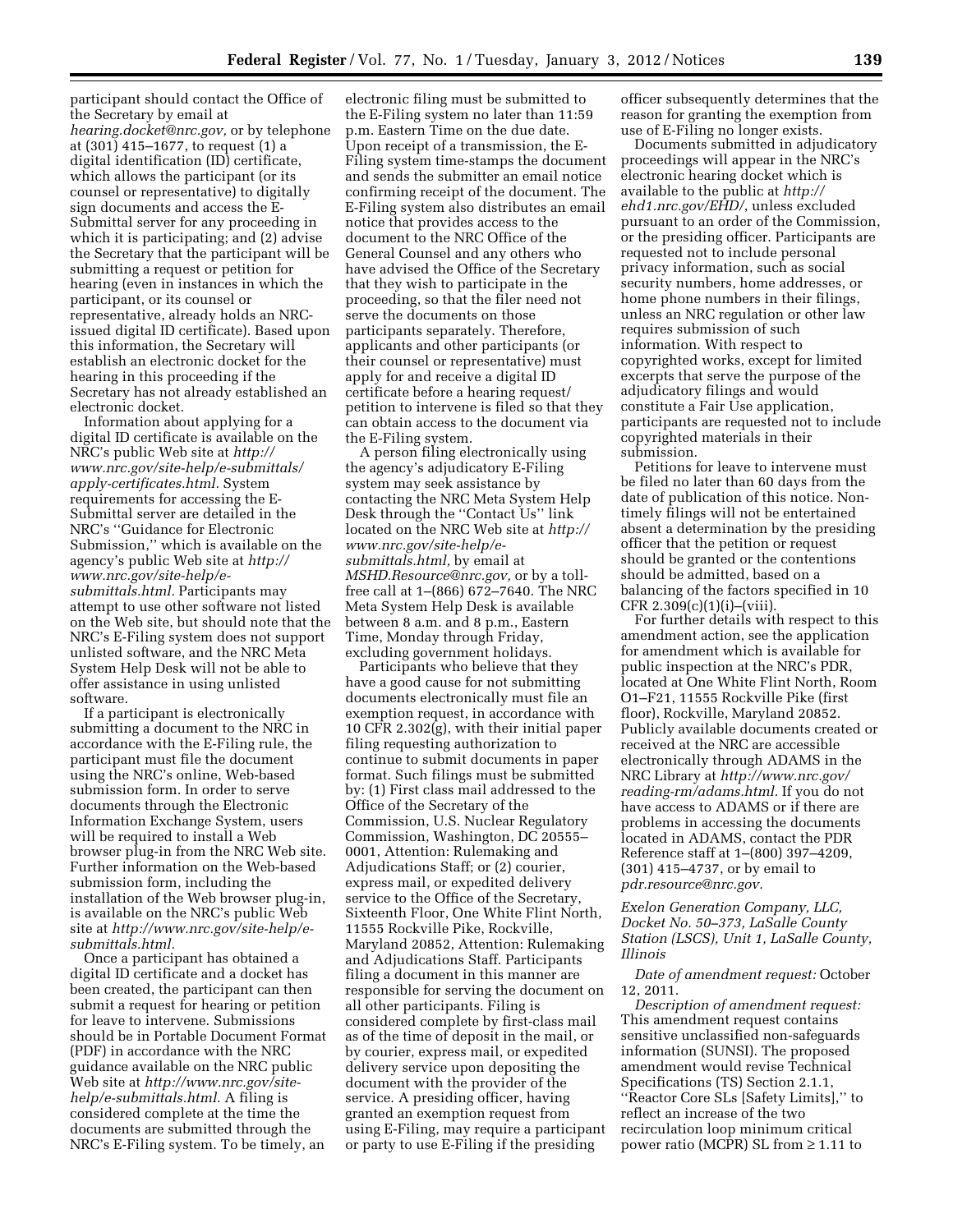≥ 1.13 and an increase in the single recirculation loop MCPR SL from ≥ 1.12 to ≥ 1.15. The change is required to support the LSCS, Cycle 15, operation. Cycle 15 will be the first cycle of operation with a mixed core containing the following fuel types: fresh Global Nuclear Fuel (GNF) GNF2 fuel, and reloaded Areva ATRIUM–10 fuel.

*Basis for proposed no significant hazards consideration determination:* In support of the no significant hazards consideration determination, an evaluation of each of the criteria set forth in 10 CFR 50.92, ''Issuance of amendment'' is provided below:

1. Does the proposed change involve a significant increase in the probability or consequences of an accident previously evaluated?

Response: No.

The Minimum Critical Power Ratio Safety Limit (MCPR SL) is defined in the TS Bases Section B 2.1.1 as that limit ''that, in the event of an AOO [Anticipated Operational Occurrence] from the limiting condition of operation, at least 99.9% of the fuel rods in the core would be expected to avoid boiling transition.'' The MCPR SL satisfies the requirements of General Design Criterion 10 of Appendix A to 10 CFR Part 50 regarding acceptable fuel design limits. The MCPR SL is reevaluated for each reload using NRCapproved methodologies. The analyses for LSCS, Unit 1, Cycle 15 have concluded that a two-loop MCPR SL of ≥ 1.13, based on the application of Global Nuclear Fuel's (GNF's) NRC-approved MCPR SL methodology, will ensure that this acceptance criterion is met. For single-loop operation, a MCPR SL of ≥ 1.15 also ensures that this acceptance criterion is met. The MCPR operating limits are presented and controlled in accordance with the LSCS, Unit 1 Core Operating Limits Report (COLR).

The requested Technical Specification changes do not involve any plant modifications or operational changes that could affect system reliability or performance or that could affect the probability of operator error. The requested changes do not affect any postulated accident precursors, do not affect any accident mitigating systems, and do not introduce any new accident initiation mechanisms.

Therefore, the changes to the Minimum Critical Power Ratio safety limit do not involve a significant increase in the probability or consequences of any accident previously evaluated.

2. Does the proposed change create the possibility of a new or different kind of accident from any accident previously evaluated?

Response: No.

The GNF2 fuel to be used in Cycle 15 is of a design compatible with the co-resident Areva ATRIUM–10 fuel. Therefore, the introduction of GNF2 fuel into the Cycle 15 core will not create the possibility of a new or different kind of accident. The proposed change does not involve any new modes of operation, any changes to setpoints, or any plant modifications. The proposed revised

MCPR SLs have accounted for the mixed fuel core and have been shown to be acceptable for Cycle 15 operation. Compliance with the criterion for incipient boiling transition continues to be ensured. The core operating limits will continue to be developed using NRC approved methods which also account for the mixed fuel core design. The proposed MCPR SLs or methods for establishing the core operating limits do not result in the creation of any new precursors to an accident.

Therefore, this change does not create the possibility of a new or different kind of accident from any previously evaluated.

3. Does the proposed change involve a significant reduction in a margin of safety? Response: No.

The MCPR SLs have been evaluated in accordance with GNF's NRC-approved cyclespecific limit methodology to ensure that during normal operation and during AOO's at least 99.9% of the fuel rods in the core are not expected to experience transition boiling. The proposed revised MCPR SLs have accounted for the mixed fuel core and have been shown to be acceptable for Cycle 15 operation. Compliance with the criterion for incipient boiling transition continues to be ensured. On this basis, the implementation of the change to the MCPR SLs does not involve a significant reduction in a margin of safety.

Therefore, the proposed change does not involve a significant reduction in a margin of safety.

The NRC staff has reviewed the licensee's analysis and, based on this review, it appears that the three standards of 10 CFR 50.92(c) are satisfied. Therefore, the NRC staff proposes to determine that the requested amendments involve no significant hazards consideration.

*Attorney for licensee:* Mr. Bradley J. Fewell, Associate General Counsel, Exelon Nuclear, 4300 Winfield Road, Warrenville, IL 60555.

*NRC Branch Chief:* Jacob. I. Zimmerman.

*Exelon Generation Company, LLC (EGC), Docket No. 50–265, Quad Cities Nuclear Power Station (QCNPS), Unit 2, Rock Island County, Illinois* 

*Date of amendment request:*  November 22, 2011.

*Description of amendment request:*  This amendment request contains sensitive unclassified non-safeguards information (SUNSI). The amendment would revise the QCNPS, Unit 2 safety limit minimum critical power ratio (SLMCPR) in TS Section 2.1.1, ''Reactor Core SLs.'' Specifically, the QCNPS Unit 2 two recirculation loop SLMCPR and single recirculation loop SLMCPR are changed to support the upcoming Cycle 22 operation.

*Basis for proposed no significant hazards consideration determination:*  As required by 10 CFR 50.91(a), the licensee has provided its analysis of the issue of no significant hazards consideration, which is presented below:

1. Does the proposed change involve a significant increase in the probability or consequences of an accident previously evaluated?

Response: No.

The Safety Limit Minimum Critical Power Ratio (SLMCPR) is defined in the TS Bases Section B 2.1.1 as that limit ''that, in the event of an AOO [Anticipated Operational Occurrence] from the limiting condition of operation, at least 99.9% of the fuel rods in the core would be expected to avoid boiling transition.'' The SLMCPR satisfies the requirements of General Design Criterion 10 of Appendix A to 10 CFR Part 50 regarding acceptable fuel design limits. The SLMCPR is reevaluated for each reload using NRCapproved methodologies. The analyses for QCNPS, Unit 2, Cycle 22, have concluded that a two-loop SLMCPR of  $\geq 1.12$ ; and a single-loop SLMCPR of  $\geq$  1.14, as determined by the application of the NRC-approved Westinghouse Electric Company SLMCPR methodology, will ensure that this acceptance criterion is met. The MCPR operating limits are presented and controlled in accordance with the QCNPS, Unit 2 Core Operating Limits Report (COLR).

The requested Technical Specification changes do not involve any plant modifications or operational changes that could affect system reliability or performance or that could affect the probability of operator error. The requested changes do not affect any postulated accident precursors, do not affect any accident mitigating systems, and do not introduce any new accident initiation mechanisms.

Therefore, the changes to the SLMCPRs do not involve a significant increase in the probability or consequences of any accident previously evaluated.

2. Does the proposed change create the possibility of a new or different kind of accident from any accident previously evaluated?

Response: No.

Creation of the possibility of a new or different kind of accident requires creating one or more new accident precursors. New accident precursors may be created by modifications of plant configuration, including changes in allowable modes of operation. The proposed changes do not involve any plant configuration modifications or changes to allowable modes of operation. The proposed SLMCPR values do not result in the creation of any new precursors to an accident. The proposed change to revise the QCNPS Unit 2 SLMCPR requirements assures that safety criteria are maintained for QCNPS Unit 2, Cycle 22.

In addition, the QCNPS, Unit 2, Cycle 22 is the fourth Unit 2 cycle with reload quantities of SVEA–96 Optimal fuel, and is a 100% SVEA–96 Optimal core. SVEA–96 Optima2 reload fuel was previously successfully loaded in QCNPS Unit 2 Cycle 19, Cycle 20, and Cycle 21. The NRCapproved Westinghouse SLMCPR methodology was used to determine the SLMCPRs for these previous cycles. This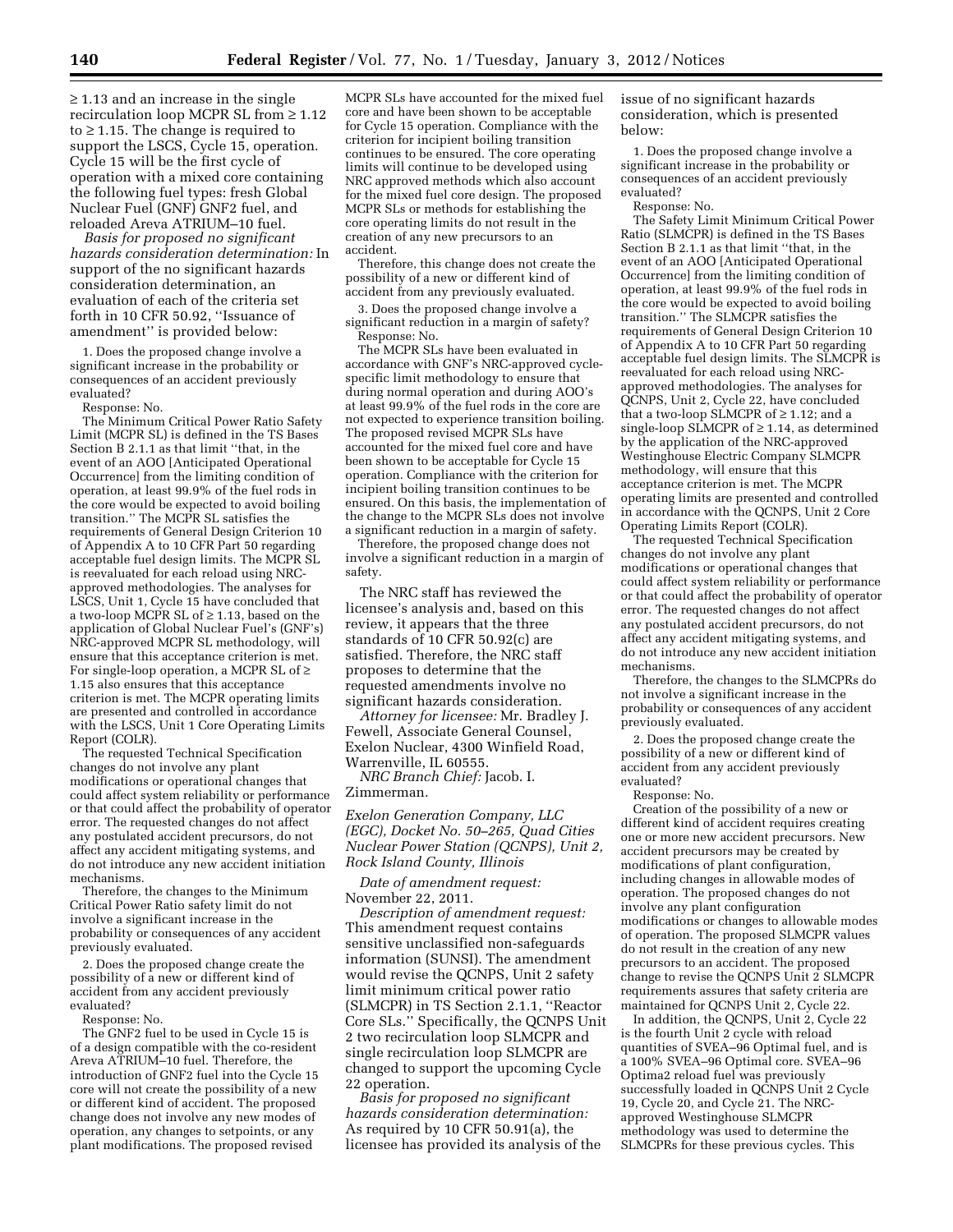same methodology was used to determine the SLMCPRs for Cycle 22.

Therefore, this change does not create the possibility of a new or different kind of accident from any previously evaluated.

3. Does the proposed change involve a significant reduction in a margin of safety? Response: No.

The SLMCPR provides a margin of safety by ensuring that at least 99.9% of the fuel rods do not experience transition boiling during normal operation and AOOs if the SLMCPR limit is not violated. The proposed change will ensure the current level of fuel protection is maintained by continuing to ensure that at least 99.9% of the fuel rods do not experience transition boiling during normal operation and AOOs if the proposed SLMCPR limits are not violated. The proposed SLMCPR values were developed using an NRC-approved methodology. Additionally, operational limits will be established based on the proposed SLMCPR values to ensure that the SLMCPR is not violated. This will ensure that the fuel design safety criterion (i.e., that no more than 0.1% of the rods are expected to be in boiling transition if the MCPR limit is not violated) is met.

Therefore, the proposed change does not involve a significant reduction in a margin of safety.

Based on the above evaluation, EGC concludes that the proposed amendment presents no significant hazards consideration under the standards set forth in 10 CFR 50.92(c).

The NRC staff has reviewed the licensee's analysis and, based on this review, it appears that the three standards of 10 CFR 50.92(c) are satisfied. Therefore, the NRC staff proposes to determine that the amendment request involves no significant hazards consideration.

*Attorney for licensee:* Mr. Bradley J. Fewell, Associate General Counsel, Exelon Nuclear,. 4300 Winfield Road, Warrenville, IL 60555.

*NRC Branch Chief:* Jacob I. Zimmerman.

#### **Order Imposing Procedures for Access to Sensitive Unclassified Non-Safeguards Information for Contention Preparation.**

**Exelon Generation Company, LLC, Docket No. 50–373, LaSalle County Station, Unit 1, LaSalle County, Illinois** 

## **Exelon Generation Company, LLC, Docket No. 50–265, Quad Cities Nuclear Power Station, Unit 2, Rock Island County, Illinois**

A. This Order contains instructions regarding how potential parties to this proceeding may request access to documents containing Sensitive Unclassified Non-Safeguards Information (SUNSI).

B. Within 10 days after publication of this notice of hearing and opportunity to petition for leave to intervene, any potential party who believes access to SUNSI is necessary to respond to this notice may request such access. A "potential party" is any person who intends to participate as a party by demonstrating standing and filing an admissible contention under 10 CFR 2.309. Requests for access to SUNSI submitted later than 10 days after publication will not be considered absent a showing of good cause for the late filing, addressing why the request could not have been filed earlier.

C. The requestor shall submit a letter requesting permission to access SUNSI to the Office of the Secretary, U.S. Nuclear Regulatory Commission, Washington, DC 20555–0001, Attention: Rulemakings and Adjudications Staff, and provide a copy to the Associate General Counsel for Hearings, Enforcement and Administration, Office of the General Counsel, Washington, DC 20555–0001. The expedited delivery or courier mail address for both offices is: U.S. Nuclear Regulatory Commission, 11555 Rockville Pike, Rockville, Maryland 20852. The email address for the Office of the Secretary and the Office of the General Counsel are *[Hearing.Docket@nrc.gov](mailto:Hearing.Docket@nrc.gov)* and *[OGCmailcenter@nrc.gov,](mailto:OGCmailcenter@nrc.gov)* respectively.1 The request must include the following information:

(1) A description of the licensing action with a citation to this **Federal Register** notice;

(2) The name and address of the potential party and a description of the potential party's particularized interest that could be harmed by the action identified in C.(1);

(3) The identity of the individual or entity requesting access to SUNSI and the requestor's basis for the need for the information in order to meaningfully participate in this adjudicatory proceeding. In particular, the request must explain why publicly-available versions of the information requested would not be sufficient to provide the basis and specificity for a proffered contention.

D. Based on an evaluation of the information submitted under paragraph C.(3) the NRC staff will determine within 10 days of receipt of the request whether:

(1) There is a reasonable basis to believe the petitioner is likely to establish standing to participate in this NRC proceeding; and

(2) The requestor has established a legitimate need for access to SUNSI.

E. If the NRC staff determines that the requestor satisfies both D.(1) and D.(2) above, the NRC staff will notify the requestor in writing that access to SUNSI has been granted. The written notification will contain instructions on how the requestor may obtain copies of the requested documents, and any other conditions that may apply to access to those documents. These conditions may include, but are not limited to, the signing of a Non-Disclosure Agreement or Affidavit, or Protective Order 2 setting forth terms and conditions to prevent the unauthorized or inadvertent disclosure of SUNSI by each individual who will be granted access to SUNSI.

F. Filing of Contentions. Any contentions in these proceedings that are based upon the information received as a result of the request made for SUNSI must be filed by the requestor no later than 25 days after the requestor is granted access to that information. However, if more than 25 days remain between the date the petitioner is granted access to the information and the deadline for filing all other contentions (as established in the notice of hearing or opportunity for hearing), the petitioner may file its SUNSI contentions by that later deadline.

G. Review of Denials of Access. (1) If the request for access to SUNSI is denied by the NRC staff either after

a determination on standing and need for access, or after a determination on trustworthiness and reliability, the NRC staff shall immediately notify the requestor in writing, briefly stating the reason or reasons for the denial.

(2) The requestor may challenge the NRC staff's adverse determination by filing a challenge within 5 days of receipt of that determination with: (a) The presiding officer designated in this proceeding; (b) if no presiding officer has been appointed, the Chief Administrative Judge, or if he or she is unavailable, another administrative judge, or an administrative law judge with jurisdiction pursuant to 10 CFR 2.318(a); or (c) if another officer has been designated to rule on information access issues, with that officer.

H. Review of Grants of Access. A party other than the requestor may challenge an NRC staff determination granting access to SUNSI whose release would harm that party's interest independent of the proceeding. Such a

<sup>1</sup>While a request for hearing or petition to intervene in this proceeding must comply with the filing requirements of the NRC's ''E-Filing Rule,'' the initial request to access SUNSI under these procedures should be submitted as described in this paragraph.

<sup>2</sup>Any motion for Protective Order or draft Non-Disclosure Affidavit or Agreement for SUNSI must be filed with the presiding officer or the Chief Administrative Judge if the presiding officer has not yet been designated, within 30 days of the deadline for the receipt of the written access request.